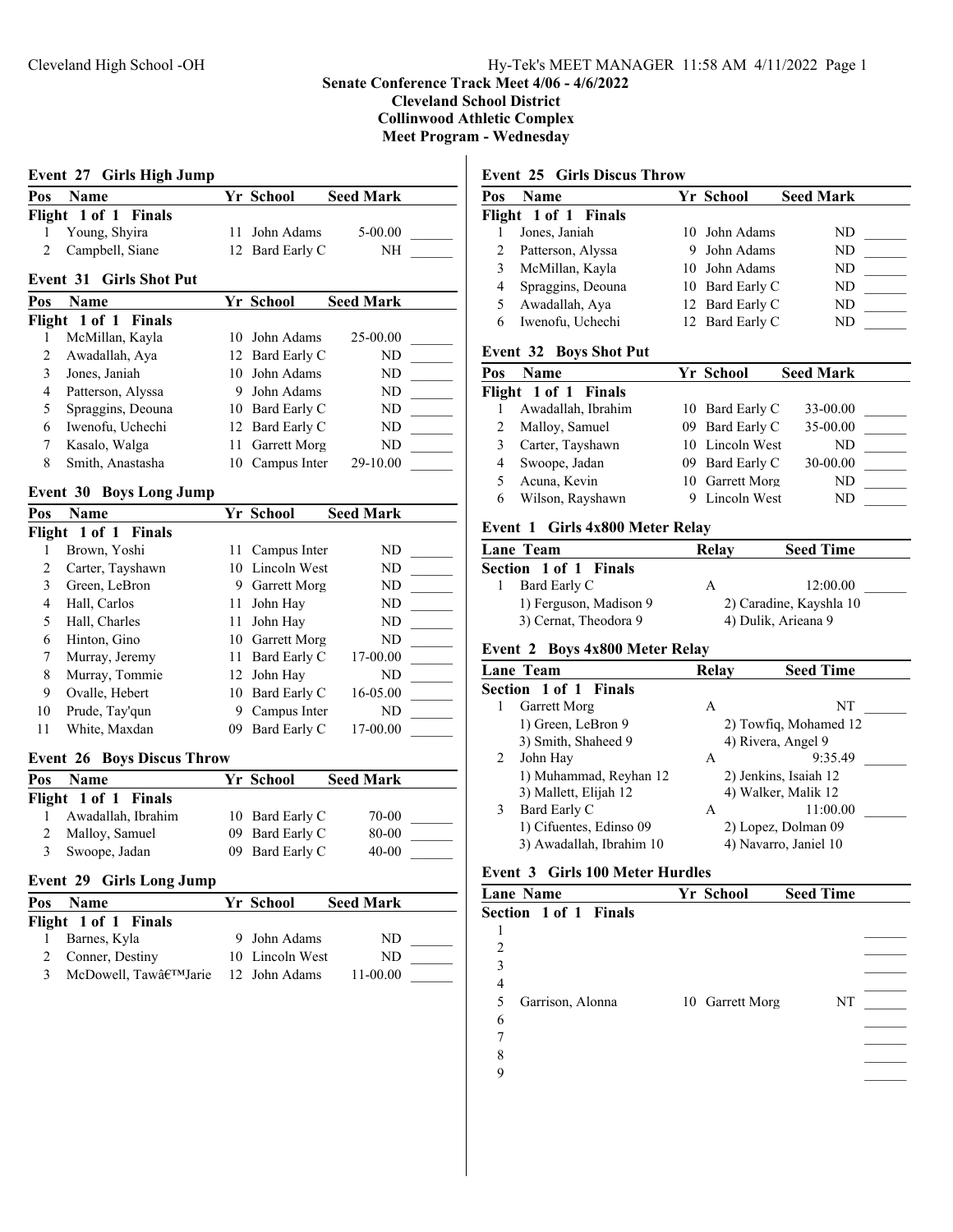## **Senate Conference Track Meet 4/06 - 4/6/2022**

**Cleveland School District**

**Collinwood Athletic Complex**

**Meet Program - Wednesday**

| <b>Lane Name</b>      |   | Yr School           | <b>Seed Time</b> |
|-----------------------|---|---------------------|------------------|
| Section 1 of 1 Finals |   |                     |                  |
|                       |   |                     |                  |
| 2                     |   |                     |                  |
| Hinton, Gino<br>3     |   | 10 Garrett Morg     | NT               |
| Clayton, Arthur<br>4  | 9 | <b>Garrett Morg</b> | NT               |
| 5                     |   |                     |                  |
| 6                     |   |                     |                  |
|                       |   |                     |                  |
| 8                     |   |                     |                  |
| q                     |   |                     |                  |

#### **Event 5 Girls 100 Meter Dash**

|                | <b>Lane Name</b>      |    | Yr School    | <b>Seed Time</b> |
|----------------|-----------------------|----|--------------|------------------|
|                | Section 1 of 2 Finals |    |              |                  |
|                |                       |    |              |                  |
| $\overline{c}$ | Davis, Moconday       | 9  | Lincoln West | NT               |
| 3              | Conner, La'chay       | 9  | Lincoln West | NT               |
| 4              | Hurt, Taiyanna        | 10 | John Adams   | 17.25            |
| 5              | Crawford, Kimira      | 9  | Garrett Morg | NT               |
| 6              | Pevy, Kyyah           | 9  | Lincoln West | NT               |
| 7              | Chandler, Zuri        | 9  | Garrett Morg | NT               |
| 8              |                       |    |              |                  |
| 9              |                       |    |              |                  |
|                | Section 2 of 2 Finals |    |              |                  |
| 1              | Lewis-Scott, Jysphire | 9  | John Adams   | 16.46            |
| 2              | Barnett, Samantha     | 9  | Bard Early C | 14.10            |
| 3              | Cotterell, Kanaria    | 10 | Campus Inter | 13.80            |
| 4              | Oliver, Lashanti      | 11 | Campus Inter | 12.68            |
| 5              | Murry, Nia            | 9  | Campus Inter | 13.10            |
| 6              | Smith, Al'Leah        | 9  | Bard Early C | 13.50            |
| 7              | Smith, Annalisse      | 9  | Bard Early C | 14.40            |
| 8              | Barnes, Kyla          | 9  | John Adams   | 16.38            |
| 9              |                       |    |              |                  |

### **Event 6 Boys 100 Meter Dash**

|   | <b>Lane Name</b>             |   | Yr School       | <b>Seed Time</b> |  |
|---|------------------------------|---|-----------------|------------------|--|
|   | <b>Section 1 of 2 Finals</b> |   |                 |                  |  |
|   |                              |   |                 |                  |  |
| 2 |                              |   |                 |                  |  |
|   | Smith, Shaheed               | 9 | Garrett Morg    | NT               |  |
| 4 | Rampshard, Davon             |   | 11 Campus Inter | NT               |  |
|   | Lewis, Renardo               | 9 | Lincoln West    | NT               |  |
| 6 | Swetel, Christopher          | 9 | Campus Inter    | NT               |  |
|   | Hinton, Gino                 |   | 10 Garrett Morg | NT               |  |
| 8 | Cameron, Aiden               | 9 | John Hay        | NT               |  |
| 9 |                              |   |                 |                  |  |

## **Section 2 of 2 Finals**

|   | Griffin, Rico    | 9 Campus Inter  | NT    |  |
|---|------------------|-----------------|-------|--|
|   | Bates, Kabey     | 9 Lincoln West  | NT    |  |
|   | Davis, Jacob     | 10 John Hay     | NT    |  |
| 4 | Murray, Jeremy   | 11 Bard Early C | 11.80 |  |
|   | Harris, Curt     | 11 Bard Early C | 11.80 |  |
| 6 | Vega, Gilberto   | 09 Bard Early C | 13.00 |  |
|   | Carter, Tayshawn | 10 Lincoln West | NT    |  |
| 8 | Gates, Alijah    | 10 Garrett Morg | NT    |  |
| 9 |                  |                 |       |  |

## **Event 7 Girls 4x200 Meter Relay**

|                | <b>Lane Team</b>             | Relay | <b>Seed Time</b>        |
|----------------|------------------------------|-------|-------------------------|
|                | <b>Section 1 of 1 Finals</b> |       |                         |
|                |                              |       |                         |
| $\mathfrak{D}$ | Lincoln West                 | A     | NT                      |
|                | 1) Davis, Moconday 9         |       | 2) Conner, Destiny 10   |
|                | 3) Santoni, Franchlinete 9   |       | 4) Conner, La'chay 9    |
| 3              | Garrett Morg                 | A     | NΤ                      |
|                | 1) Garrison, Jailyn 10       |       | 2) Pitts, Amari 10      |
|                | 3) Garrison, Alonna 10       |       | 4) Tolbert, Tashawna 10 |
| 4              |                              |       |                         |
| 5              | Bard Early C                 | A     | 1:58.00                 |
|                | 1) Barnett, Samantha 9       |       | 2) Smith, Al'Leah 9     |
|                | 3) Smith, Annalisse 9        |       | 4) Brooks, Shylah 11    |
| 6              | Campus Inter                 | A     | 2:20.00                 |
|                | 1) Stradford, Neriya 10      |       | 2) Hanson, Chakyra 10   |
|                | 3) Cotterell, Kanaria 10     |       | 4) Wilson, Miah 9       |
| 7              |                              |       |                         |
| 8              |                              |       |                         |

## **Event 8 Boys 4x200 Meter Relay**

| Lane Team                                        | Relay | <b>Seed Time</b>                          |
|--------------------------------------------------|-------|-------------------------------------------|
| <b>Section 1 of 1 Finals</b>                     |       |                                           |
| 1                                                |       |                                           |
| Lincoln West<br>$\mathfrak{D}$                   | A     | NT                                        |
| 1) Higgins, Tyrese 10<br>3) Beasley, Jeremiah 11 |       | 2) Higgins, Tyrell 9<br>4) Bates, Kabey 9 |
| 3<br>Garrett Morg                                | A     | NT                                        |
| 1) Acuna, Kevin 10                               |       | 2) Towfiq, Mohamed 12                     |
| 3) Hassan, Abdi 10                               |       | 4) Clayton, Arthur 9                      |
| 4                                                |       |                                           |
| 5<br>Bard Early C                                | A     | 1:34.00                                   |
| 1) Malloy, Stuart 10                             |       | 2) Reid, Caleb 10                         |
| 3) Vega, Gilberto 09                             |       | 4) White, Maxdan 09                       |
| John Hay<br>6                                    | A     | 1:34.06                                   |
| 1) Hall, Charles 11                              |       | 2) Hall, Carlos 11                        |
| 3) Bankole, Khabir 12                            |       | 4) Harvin, Saiyd 12                       |
| 7                                                |       |                                           |
| 8                                                |       |                                           |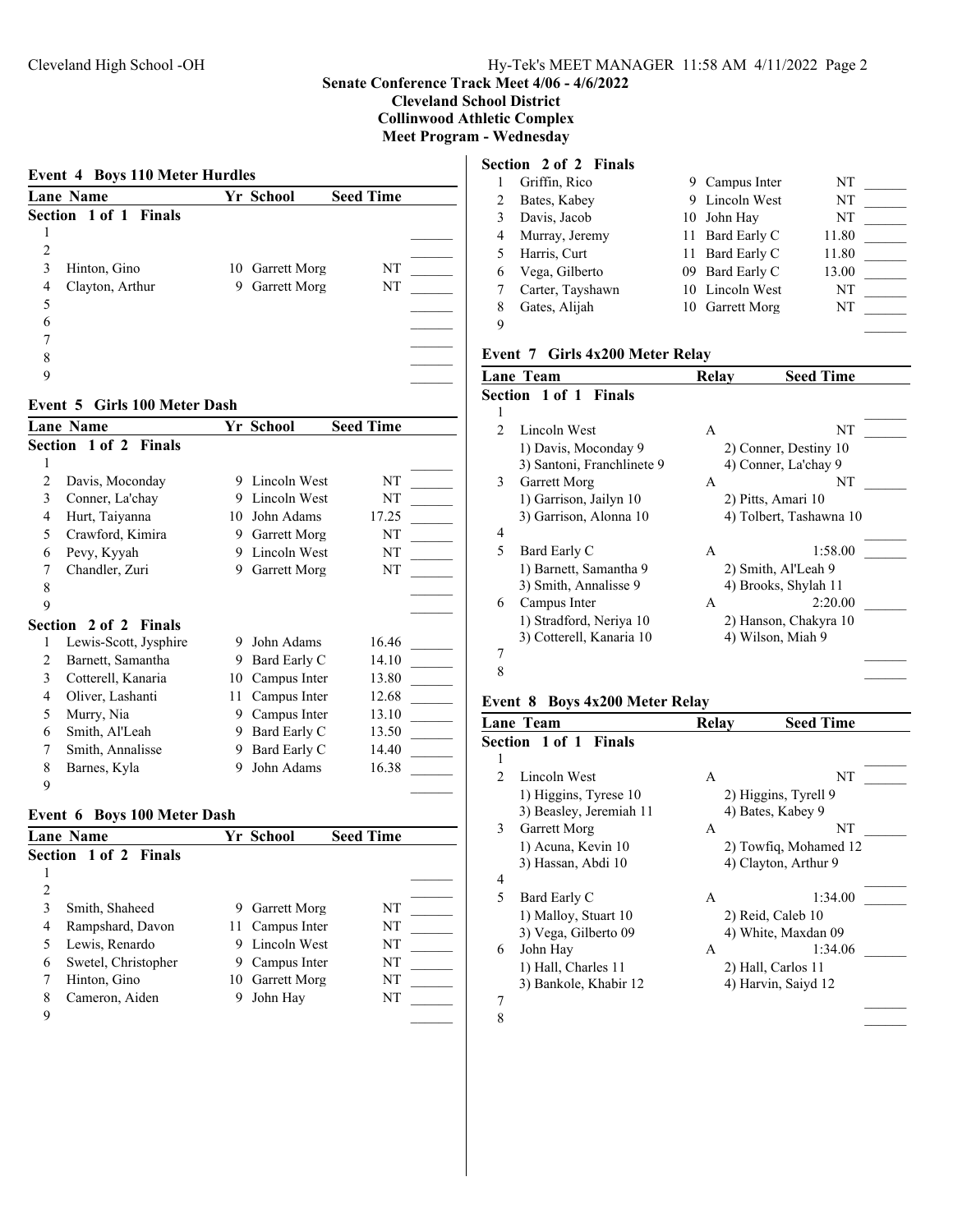## **Senate Conference Track Meet 4/06 - 4/6/2022**

**Cleveland School District**

**Collinwood Athletic Complex**

**Meet Program - Wednesday**

### **Event 9 Girls 1600 Meter Run**

| <b>Lane Name</b>      | Yr School      | <b>Seed Time</b> |
|-----------------------|----------------|------------------|
| Section 1 of 2 Finals |                |                  |
| 1 Jones, Janiah       | 10 John Adams  | NT               |
| 2 Cernat, Theodora    | 9 Bard Early C | 6:25.00          |
| Section 2 of 2 Finals |                |                  |
| Dulik, Arieana        | 9 Bard Early C | 6:25.00          |
|                       |                |                  |

#### **Event 10 Boys 1600 Meter Run**

|   | Lane Name             |   | Yr School           | <b>Seed Time</b> |  |
|---|-----------------------|---|---------------------|------------------|--|
|   | Section 1 of 1 Finals |   |                     |                  |  |
|   | Rivera, Angel         | 9 | <b>Garrett Morg</b> | NT               |  |
|   | Scott, Joseph         |   | 11 John Hay         | NT               |  |
|   | Lopez, Dolman         |   | 09 Bard Early C     | 6:15.00          |  |
| 4 | Awadallah, Ibrahim    |   | 10 Bard Early C     | 5:50.00          |  |
|   | Johnson, Antione      | 9 | John Hay            | NT               |  |
| 6 | Towfig, Mohamed       |   | 12 Garrett Morg     | NT               |  |
|   | Graves, Christian     |   | 10 John Hav         | NT               |  |
|   | Smith, Shaheed        |   | <b>Garrett Morg</b> | NT               |  |

## **Event 11 Girls 4x100 Meter Relay**

|   | Lane Team               | Relay | <b>Seed Time</b>         |  |
|---|-------------------------|-------|--------------------------|--|
|   | Section 1 of 1 Finals   |       |                          |  |
| 1 | Garrett Morg            | В     | NΤ                       |  |
|   | 1) Garrison, Jailyn 10  |       | 2) Crawford, Kimira 9    |  |
|   | 3) Chandler, Zuri 9     |       | 4) Tolbert, Tashawna 10  |  |
| 2 | Campus Inter            | B     | 1:05.00                  |  |
|   | 1) Murry, Nia 9         |       | 2) Kazeema, Haleema 9    |  |
|   | 3) Wilson, Miah 9       |       | 4) Wright, Lariyah 10    |  |
| 3 | Bard Early C            | B     | 59.00                    |  |
|   | 1) Iwenofu, Uchechi 12  |       | 2) Campbell, Siane 12    |  |
|   | 3) Caradine, Kayshla 10 |       | 4) Spraggins, Deouna 10  |  |
| 4 |                         |       |                          |  |
| 5 | Bard Early C            | A     | 54.00                    |  |
|   | 1) Brooks, Shylah 11    |       | 2) Smith, Al'Leah 9      |  |
|   | 3) Smith, Annalisse 9   |       | 4) Barnett, Samantha 9   |  |
| 6 | Campus Inter            | A     | 59.60                    |  |
|   | 1) Oliver, Lashanti 11  |       | 2) Cotterell, Kanaria 10 |  |
|   | 3) Stradford, Neriya 10 |       | 4) Hanson, Chakyra 10    |  |
| 7 |                         |       |                          |  |
| 8 |                         |       |                          |  |

## **Event 12 Boys 4x100 Meter Relay**

|                | Lane Team                    | Relay | <b>Seed Time</b>     |
|----------------|------------------------------|-------|----------------------|
|                | <b>Section 1 of 1 Finals</b> |       |                      |
| l              |                              |       |                      |
| $\overline{c}$ | Garrett Morg                 | B     | NT                   |
|                | 1) Towfig, Mohamed 12        |       | 2) Smith, Shaheed 9  |
|                | 3) Hinton, Gino 10           |       | 4) Hassan, Abdi 10   |
| 3              | Bard Early C                 | B     | 50.00                |
|                |                              |       | 2) Malloy, Stuart 10 |
|                | 3) Swoope, Jadan 09          |       | 4) Harris, Curt 11   |
| 4              |                              |       |                      |
| 5              | Bard Early C                 | A     | 44.50                |
|                | 1) Reid, Caleb 10            |       | 2) Malloy, Stuart 10 |
|                | 3) Murray, Jeremy 11         |       | 4) White, Maxdan 09  |
| 6              | John Hay                     | A     | 47.41                |
|                | 1) Hall, Carlos 11           |       | 2) Murray, Tommie 12 |
|                | 3) Bankole, Khabir 12        |       | 4) Hall, Charles 11  |
| 7              | Garrett Morg                 | A     | NT                   |
|                | 1) Acuna, Kevin 10           |       | 2) Green, LeBron 9   |
|                | 3) Gates, Alijah 10          |       | 4) Rivera, Angel 9   |
| 8              |                              |       |                      |

#### **Event 13 Girls 400 Meter Dash**

|                | <b>Lane Name</b>             |    | Yr School    | <b>Seed Time</b> |  |
|----------------|------------------------------|----|--------------|------------------|--|
|                | <b>Section 1 of 2 Finals</b> |    |              |                  |  |
|                |                              |    |              |                  |  |
| $\overline{2}$ |                              |    |              |                  |  |
| 3              | Barnes, Kyla                 | 9  | John Adams   | NT               |  |
| $\overline{4}$ |                              |    |              |                  |  |
| 5              | Ruiz, Ariana                 | 10 | Bard Early C | 1:40.00          |  |
| 6              | Pitts, Amari                 | 10 | Garrett Morg | NT               |  |
| 7              |                              |    |              |                  |  |
| 8              |                              |    |              |                  |  |
|                | <b>Section 2 of 2 Finals</b> |    |              |                  |  |
| 1              | Kazeema, Haleema             | 9  | Campus Inter | 1:27.00          |  |
| 2              | McMillan, Kayla              | 10 | John Adams   | 1:21.44          |  |
| 3              | Wilson, Miah                 | 9  | Campus Inter | 1:20.00          |  |
| 4              |                              |    |              |                  |  |
| 5              | Valdez, Andrianny            | 9  | Bard Early C | 1:08.00          |  |
| 6              | Murry, Nia                   | 9  | Campus Inter | 1:11.00          |  |
| 7              | Santoni, Franchlinete        | 9  | Lincoln West | 1:22.05          |  |
| 8              | Dulik, Arieana               | 9  | Bard Early C | 1:25.00          |  |
|                |                              |    |              |                  |  |

## **Event 14 Boys 400 Meter Dash**

|   | <b>Lane Name</b>             |     | Yr School       | <b>Seed Time</b> |  |
|---|------------------------------|-----|-----------------|------------------|--|
|   | <b>Section 1 of 3 Finals</b> |     |                 |                  |  |
|   |                              |     |                 |                  |  |
| 2 |                              |     |                 |                  |  |
|   | Senga, Jean                  |     | 12 Lincoln West | NΤ               |  |
| 4 |                              |     |                 |                  |  |
|   | Scott, Joseph                | 11. | John Hay        | NT               |  |
| 6 | Swetel, Christopher          | 9   | Campus Inter    | NT               |  |
|   |                              |     |                 |                  |  |
| 8 |                              |     |                 |                  |  |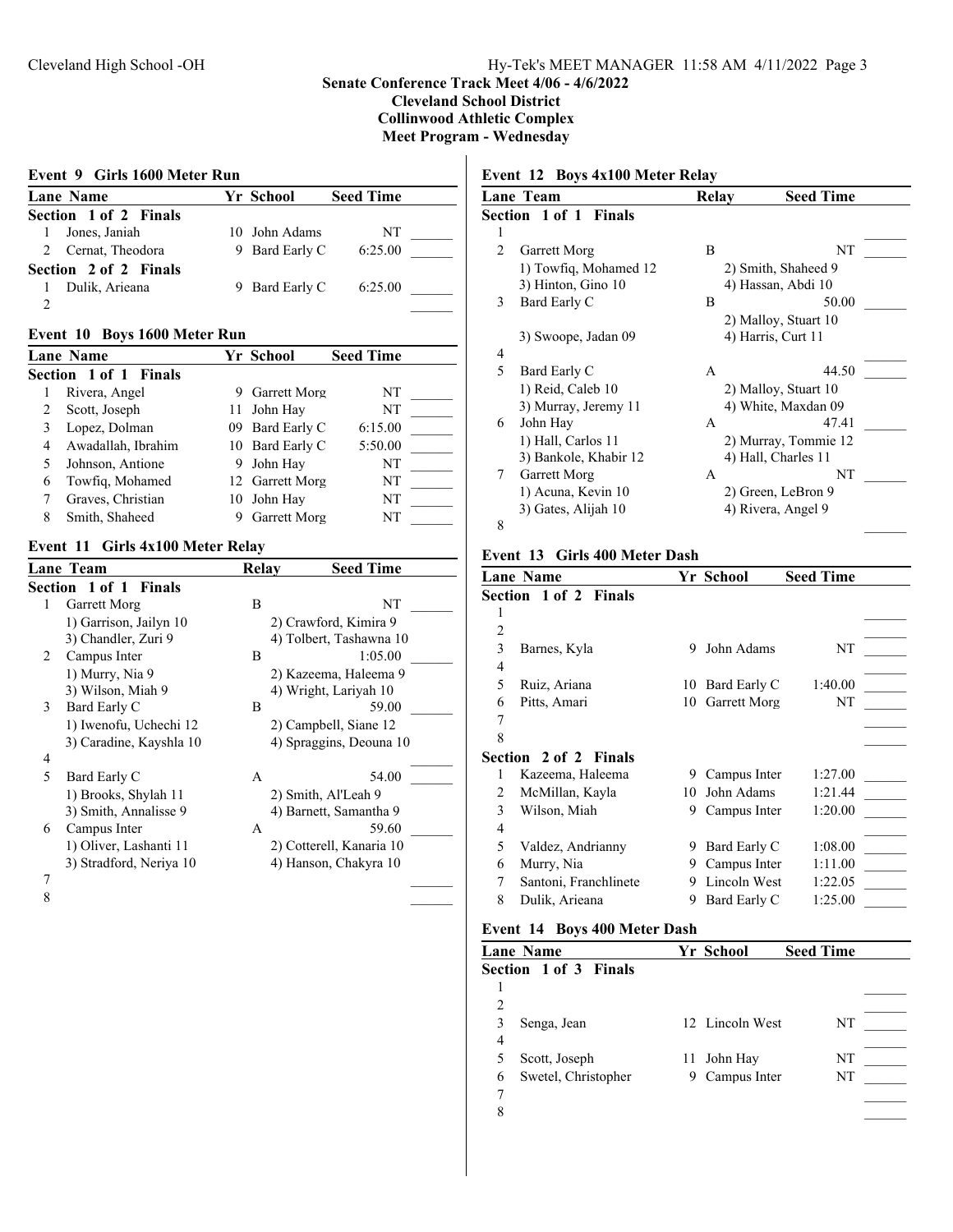#### **Senate Conference Track Meet 4/06 - 4/6/2022 Cleveland School District**

**Collinwood Athletic Complex**

**Meet Program - Wednesday**

### **Section 2 of 3 Finals...(Event 14 Boys 400 Meter Dash)**  $1$ 2 Czuba, Johnathen 12 Campus Inter NT 3 Beard, George 10 John Hay NT 4 \_\_\_\_\_\_ 5 Hassan, Abdi 10 Garrett Morg NT 6 Walker, Malik 12 John Hay NT 7 Towfiq, Mohamed 12 Garrett Morg NT 8 a  $\sim$ **Section 3 of 3 Finals** 1 Gates, Alijah 10 Garrett Morg NT 2 Niyonyishu, Nalsis 12 Lincoln West NT 3 Navarro, Janiel 10 Bard Early C 1:09.00 4 \_\_\_\_\_\_ 5 Mota, Jaylin 10 Bard Early C 1:09.00 6 Cifuentes, Edinso 09 Bard Early C 1:09.00 7 Wingi, Chadrack 12 Lincoln West NT 8 Brown, Yoshi 11 Campus Inter NT

## **Event 15 Girls 300 Meter Hurdles**

| <b>Lane Name</b>             | <b>Yr School</b> | <b>Seed Time</b> |  |
|------------------------------|------------------|------------------|--|
| <b>Section 1 of 1 Finals</b> |                  |                  |  |
|                              |                  |                  |  |
| $\mathfrak{D}$               |                  |                  |  |
| 3                            |                  |                  |  |
| 4                            |                  |                  |  |
| Young, Shyira<br>5           | 11 John Adams    | NT               |  |
| Garrison, Alonna<br>6        | 10 Garrett Morg  | NT               |  |
|                              |                  |                  |  |
| 8                            |                  |                  |  |
|                              |                  |                  |  |

#### **Event 16 Boys 300 Meter Hurdles**

| <b>Lane Name</b>      | Yr School       | <b>Seed Time</b> |
|-----------------------|-----------------|------------------|
| Section 1 of 1 Finals |                 |                  |
|                       |                 |                  |
| 2                     |                 |                  |
| 3                     |                 |                  |
| 4                     |                 |                  |
| Hinton, Gino<br>5     | 10 Garrett Morg | NT               |
| 6                     |                 |                  |
|                       |                 |                  |
| 8                     |                 |                  |
|                       |                 |                  |

#### **Event 17 Girls 800 Meter Run**

|   | <b>Lane Name</b>             |    | Yr School       | <b>Seed Time</b> |  |
|---|------------------------------|----|-----------------|------------------|--|
|   | <b>Section 1 of 1 Finals</b> |    |                 |                  |  |
|   | Ferguson, Madison            | 9. | Bard Early C    | 3:30.00          |  |
|   | Mukasine, Nadia              |    | 10 Lincoln West | 3:45.00          |  |
|   | Rodriguez, Alanny            |    | 10 Garrett Morg | NT               |  |
|   | Naka, Naomi                  |    | 11 Garrett Morg | NT               |  |
|   | Caradine, Kayshla            | 10 | Bard Early C    | 3:40.00          |  |
| 6 | Young, Shyira                |    | John Adams      | 3:06.25          |  |
|   | Ruiz, Ariana                 | 10 | Bard Early C    | 3:50.00          |  |
| 8 | Santoni, Franchlinete        |    | Lincoln West    | 3:32.00          |  |

### **Event 18 Boys 800 Meter Run**

|   | Lane Name             |   | Yr School           | <b>Seed Time</b> |  |
|---|-----------------------|---|---------------------|------------------|--|
|   | Section 1 of 1 Finals |   |                     |                  |  |
|   | Green, LeBron         | 9 | <b>Garrett Morg</b> | NT               |  |
| 2 | Lopez, Dolman         |   | 09 Bard Early C     | 2:40.00          |  |
| 3 | Rivera, Angel         |   | <b>Garrett Morg</b> | NT               |  |
| 4 | Graves, Christian     |   | 10 John Hay         | NT               |  |
| 5 | Johnson, Antione      | 9 | John Hay            | NT               |  |
| 6 | Darling, Gary         |   | 12 Lincoln West     | NT               |  |
|   | Czuba, Johnathen      |   | 12 Campus Inter     | NT               |  |
| 8 | Perdue, Jabari        |   | John Hay            | NT               |  |
|   |                       |   |                     |                  |  |

#### **Event 19 Girls 200 Meter Dash**

|                          | <b>Lane Name</b>      |    | Yr School           | <b>Seed Time</b> |  |
|--------------------------|-----------------------|----|---------------------|------------------|--|
| Section 1 of 2 Finals    |                       |    |                     |                  |  |
| 1                        |                       |    |                     |                  |  |
| 2                        | Kasalo, Umi           | 9  | <b>Garrett Morg</b> | NT               |  |
| 3                        | Stradford, Neriya     | 10 | Campus Inter        | 34.30            |  |
| 4                        |                       |    |                     |                  |  |
| 5                        | Feliciano, Melanie    | 9  | Lincoln West        | 33.26            |  |
| 6                        | Hanson, Chakyra       | 10 | Campus Inter        | 33.70            |  |
| 7                        | McDowell, Taw'Jarie   | 12 | John Adams          | NT               |  |
| 8                        | Kasalo, Walga         | 11 | Garrett Morg        | NT               |  |
|                          | Section 2 of 2 Finals |    |                     |                  |  |
| 1                        | Barnett, Samantha     | 9  | Bard Early C        | 32.00            |  |
| 2                        | Cotterell, Kanaria    | 10 | Campus Inter        | 30.30            |  |
| 3                        | Brooks, Shylah        | 11 | Bard Early C        | 28.50            |  |
| $\overline{\mathcal{L}}$ |                       |    |                     |                  |  |
| 5                        | Lewis-Scott, Jysphire | 9  | John Adams          | 25.39            |  |
| 6                        | Hurt, Taiyanna        | 10 | John Adams          | 26.24            |  |
| 7                        | Abdallah, Jillian     | 10 | Bard Early C        | 31.00            |  |
| 8                        | Dawson, Toshia        | 9  | Lincoln West        | 31.45            |  |

#### **Event 20 Boys 200 Meter Dash**

|                | <b>Lane Name</b>             |    | Yr School    | <b>Seed Time</b> |
|----------------|------------------------------|----|--------------|------------------|
|                | <b>Section 1 of 2 Finals</b> |    |              |                  |
| 1              |                              |    |              |                  |
| $\overline{2}$ | Davis, Jacob                 | 10 | John Hay     | NΤ               |
| 3              | Acuna, Kevin                 | 10 | Garrett Morg | NT               |
| 4              |                              |    |              |                  |
| 5              | Beard, George                | 10 | John Hay     | NT               |
| 6              | Gates, Alijah                | 10 | Garrett Morg | NT               |
| 7              | Lewis, Renardo               | 9  | Lincoln West | NT               |
| 8              | Maxey, Shane                 | 11 | Campus Inter | NT               |
|                | <b>Section 2 of 2 Finals</b> |    |              |                  |
| 1              | Brown, Yoshi                 | 11 | Campus Inter | NT               |
| 2              | Wilson, Rayshawn             | 9  | Lincoln West | NT               |
| 3              | White, Maxdan                | 09 | Bard Early C | 27.00            |
| $\overline{4}$ |                              |    |              |                  |
| 5              | Vega, Gilberto               | 09 | Bard Early C | 26.90            |
| 6              | Figueroa, Sebastian          | 09 | Bard Early C | 27.00            |
| 7              | Cameron, Aiden               | 9  | John Hay     | NT               |
| 8              | Griffin, Rico                | 9  | Campus Inter | NΤ               |